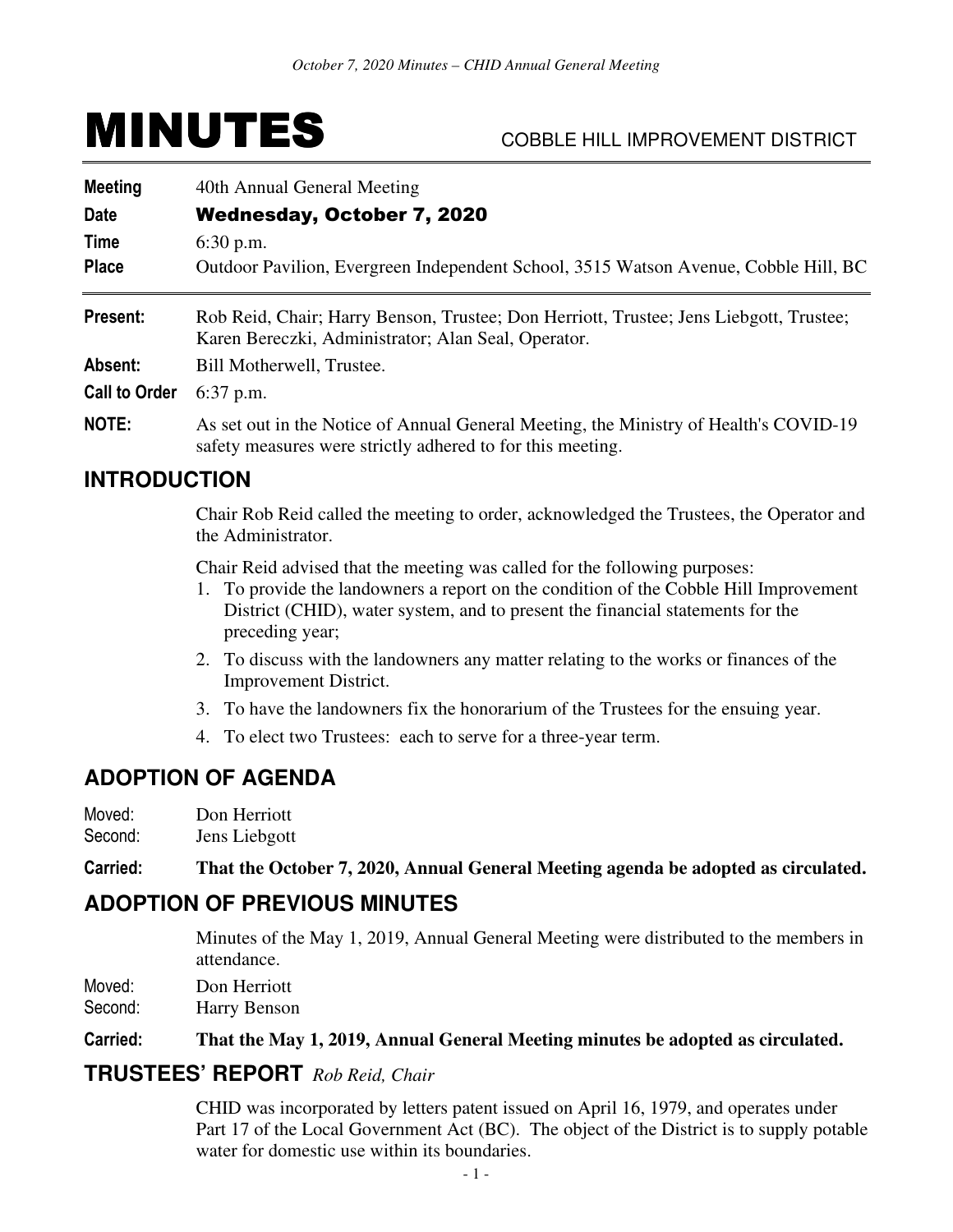CHID is administered by an elected Board of Trustees, one of whom has the additional duty of Chair. As Chair for the District, on behalf of the Board of Trustees it is a pleasure to present this report respective to the highlights of the CHID water system over the past year.

#### **Reason for Boil Water Advisory**

CVRD Parks irrigate in the summertime with re-claimed water from the Cobble Hill Village wastewater treatment system. From time to time there are reasons why Parks staff may choose to switch from the re-claimed water to potable water from CHID.

On July 22, 2020, the Vancouver Island Health Authority (VIHA) issued a Boil Water Advisory on the CHID water system. The advisory was issued due to a potential crosscontamination between the Village reclaimed water and the CHID potable water supply. Thankfully, water sample test results demonstrated that reclaimed water did not enter the potable water system, and that the water quality was never compromised. The Boil Water Advisory was lifted by VIHA on July 24, 2020.

Follow-up investigation identified that the switching station was not built as designed, allowing for human error during the switching process. This is being rectified. In the meantime, the community water has been disconnected from the CVRD Parks irrigation system so a repeat of this event is not possible until the fail-safe mechanism can be properly installed.

As a further precautionary measure, new CVRD Staff procedures have been implemented. Going forward, when CVRD Parks changes its irrigation from reclaimed water to potable water, or vice versa, CHID must be notified and the CHID Operator must be in attendance to observe the switch.

#### **Emergency Response Plan Update**

As a consequence of the above, the CHID Emergency Response Plan is in the process of being updated; in particular the section related to public notification. As such, each resident of the District is strongly encouraged to complete and submit the emergency response plan form found at the Alert button on the CHID website.

#### **Fisher Road Monitoring Wells**

Trustee Don Herriott requested that CVRD Director Mike Wilson make enquiries as to the status of the results from sampling of the four test wells in the Fisher Road area. It appears that the trend is going in the right direction for the wells north of the two composting facilities (still above standard but getting better). However, the inorganic nitrates at the well by the old green house is still high and not decreasing despite no operations at the site for several years, and the nitrate levels at the well on Fairfield Road are going in the wrong direction. This situation will continue to be closely monitored by the Board.

Moved: Harry Benson Second: Don Herriott

**Carried: That the October 7, 2020, Trustees' Report on the condition of the CHID water system be accepted as presented.**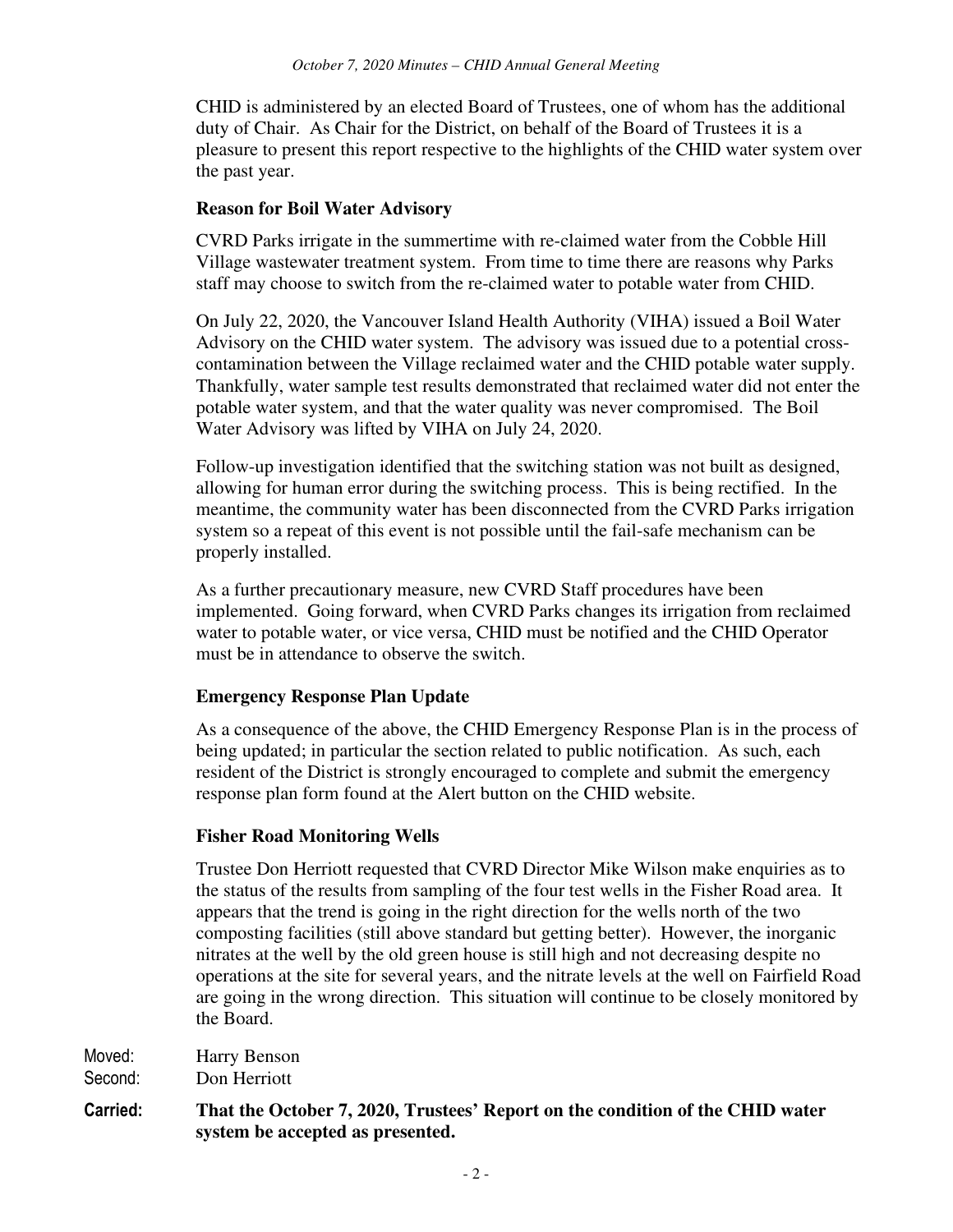### **2019 AUDITED FINANCIAL STATEMENTS** *- Karen Bereczki, Administrator*

As Financial and Corporate Administrator for the District, it is a pleasure to present the audited financial statements for the year ended December 31, 2019.

As the new Financial and Corporate Administrator of the Cobble Hill Improvement District, it is a pleasure to present the audited financial statements for the year ended December 31, 2019.

For reference, these statements are included in the AGM agenda package distributed. They are also available for viewing on the Cobble Hill Improvement District (CHID) website at www.cobblehillimprovementdistrict.com.

The Cobble Hill Improvement District (the "District"), financial statements have been audited by Morine and Schindler LLP, Chartered Professional Accountants, as appointed by the Board of Trustees at its January 8, 2020, regular meeting. The Independent Auditor's Report outlines the Auditor's responsibilities, the scope of their examination, and their opinion on the Improvement District's financial statements.

The financial statements are the responsibility of the Board of Trustees. The statements have been prepared in accordance with Canadian public sector accounting standards. The auditor has expressed their unqualified opinion that the statements present fairly, in all material respects, the financial position of the Cobble Hill Improvement District as at December 31, 2019.

The District records accounting transactions using the fund accounting method. Highlights of these Financial Statements are set out by individual fund as follows:

#### **Operating Fund:**

Operations accounts for the day-to-day activities of providing services. Such as insurance, hydro, wages, training, administration, etc.

The 2019 Statements show an accumulated Operating surplus of \$203,586, compared to prior year surplus of \$166,965 (page 12). Representing a net 2019 operating surplus of \$36,623.

#### **Renewal Reserve Fund:**

The District holds tangible capital assets at a total cost basis of \$2,024,720. The Renewal Reserve Fund is set up to pay for the repair, maintenance or replacement of these existing assets as they reach the end of their useful life.

The balance of the Renewal Reserve Fund as at December 31, 2019 was \$298,313, compared to the prior year balance of \$257,475. Funding of the Renewal Reserve Fund has been ongoing at an annual amount of \$36,000.00. It is recommended that this annual funding be incrementally increased to ensure resources are in place for repair/replacement needs in the future.

Expenditures from this fund are authorized by Bylaw passed by the Board of Trustees, and then submitted to the Ministry of Municipal Affairs and Housing for official record.

There were no expenditures from this fund during 2019.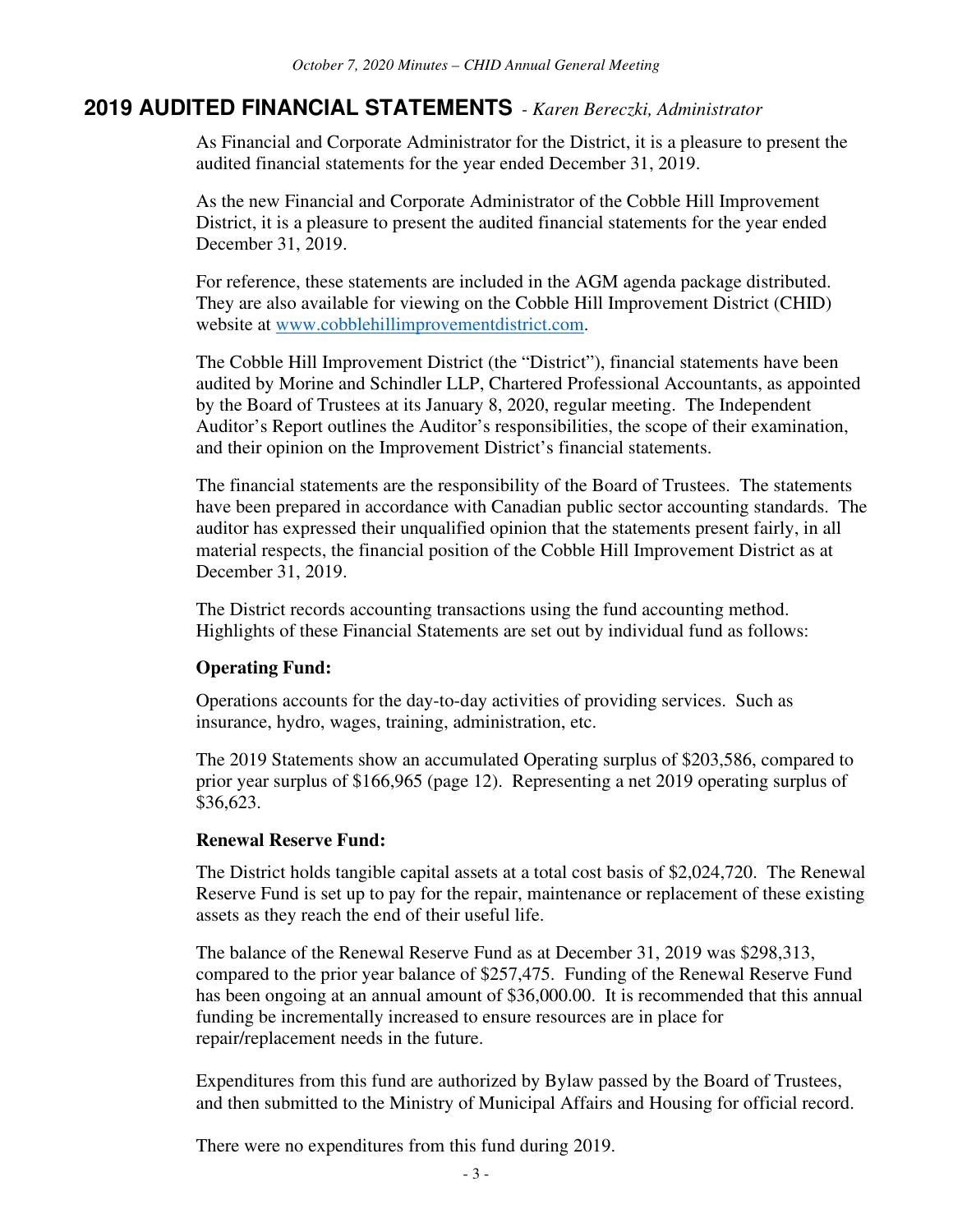## **Capital Expenditure Charge Fund (CEC):**

These funds come from developers if the existing boundary is expanded to include new lots, or if an existing lot is subdivided. CEC funds are restricted by the provincial government to use only for items that increase the water capacity of the District – basically for additional wells or reservoirs. These funds cannot be used for any other purpose like repairs or replacing assets the district already owns. Expenditures from this fund are also authorized by Bylaw passed by the Board of Trustees, and then submitted to the Ministry of Municipal Affairs and Housing for official record.

A total of \$31,500 in CEC fees was collected in 2019. This represents seven new parcels x \$4,500 CEC fee each, comprising one four-lot subdivision and one three-lot subdivision; both on Hutchinson Road.

There were no expenditures from this fund during 2019.

The balance of the Capital Expenditure Charge Fund as at December 31, 2019 was \$146,813, compared to the prior year balance of \$112,732.

#### **Tangible Capital Assets:**

Tangible Capital Assets currently include land, the distribution system, equipment and facilities. These are stated at cost less accumulated amortization.

There were no capital asset acquisitions in 2019.

Including the 2019 amortization expense, the net book value of tangible capital assets totals \$1,375,127 compared to \$1,407,202 in 2018.

#### **Consolidated Financial Statements:**

The Cobble Hill Improvement District continues to operate in a favourable financial position. Taking into account each of the funds reported, the consolidated accumulated surplus as at December 31, 2019 is \$2,023,841 compared to \$1,944,373 in 2018.

While Cobble Hill Improvement District continues to be well managed financially, improvements are always possible. I would like to recognize the Trustees for their commitment to continuous improvement and service to the community.

Moved: Don Herriott Second: Harry Benson

**Carried: That the 2019 Audited Financial Statements, and October 7, 2020, Financial Officer's report be accepted as presented.** 

# **TRUSTEE HONORARIUM**

 Chair Rob Reid reported that the honorarium is currently set at \$8000.00 per year, as approved by ratepayers at the May 1, 2019, AGM; to be divided as determined by the Trustees.

Moved: Karen Bereczki

Second: Jens Liebgott

#### **Carried: That the trustee honorarium be set at \$8,000.00 for the 2020 fiscal.**